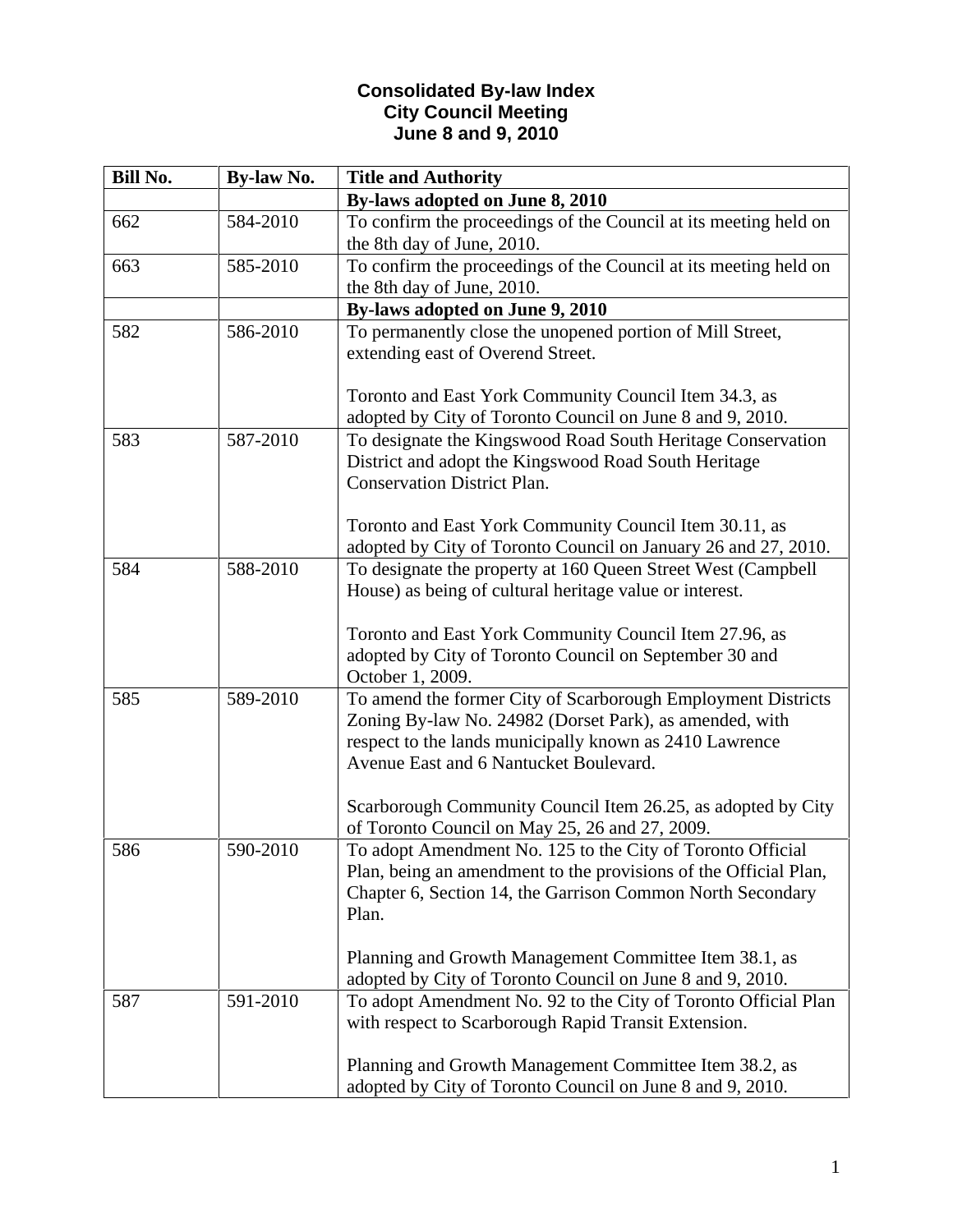| 588 | 592-2010 | To amend City of Toronto Municipal Code Chapter 441, Fees<br>and Charges, to add new user fees for the Technical Services |
|-----|----------|---------------------------------------------------------------------------------------------------------------------------|
|     |          | Division.                                                                                                                 |
|     |          |                                                                                                                           |
|     |          | Public Works and Infrastructure Committee Item 33.1, as adopted                                                           |
|     |          | by City of Toronto Council on June 8 and 9, 2010.                                                                         |
| 589 | 593-2010 | To amend City of Toronto Municipal Code Chapter 441, Fees                                                                 |
|     |          | and Charges, to add new user fees for the Technical Services                                                              |
|     |          | Division.                                                                                                                 |
|     |          |                                                                                                                           |
|     |          | Public Works and Infrastructure Committee Item 33.2, as adopted                                                           |
|     |          | by City of Toronto Council on June 8 and 9, 2010.                                                                         |
| 590 | 594-2010 | To adopt Amendment No. 114 to the Official Plan of the City of                                                            |
|     |          | Toronto in respect of lands located at the southeast corner of                                                            |
|     |          | Yonge Street and Sheppard Avenue, municipally known as 4759-                                                              |
|     |          | 4789 Yonge Street.                                                                                                        |
|     |          |                                                                                                                           |
|     |          | North York Community Council Item 32.45, as adopted by City<br>of Toronto Council on March 31 and April 1, 2010.          |
| 591 | 595-2010 | To amend the former City of North York Zoning By-law No.                                                                  |
|     |          | 7625, as amended, with respect to lands municipally known as                                                              |
|     |          | 4759-4789 Yonge Street.                                                                                                   |
|     |          |                                                                                                                           |
|     |          | North York Community Council Item 32.45, as adopted by City                                                               |
|     |          | of Toronto Council on March 31 and April 1, 2010.                                                                         |
| 592 | 596-2010 | To authorize the reconfiguration of the intersection at Oakwood                                                           |
|     |          | Avenue and Vaughan Road.                                                                                                  |
|     |          |                                                                                                                           |
|     |          | North York Community Council Item 34.13, as adopted by City                                                               |
|     |          | of Toronto Council on June 8 and 9, 2010.                                                                                 |
| 593 | 597-2010 | To designate the properties at 610 and 612 Yonge Street                                                                   |
|     |          | (Rawlinson Cartage Buildings) and 614 Yonge Street (William                                                               |
|     |          | Doherty Building) as being of cultural heritage value or interest.                                                        |
|     |          |                                                                                                                           |
|     |          | Toronto and East York Community Council Item 29.9, as                                                                     |
|     |          | adopted by City of Toronto Council on November 30, December                                                               |
|     |          | 1, 2, 4 and 7, 2009.                                                                                                      |
| 594 | 598-2010 | To designate the property at 616 Yonge Street (John Armstrong                                                             |
|     |          | Building) as being of cultural heritage value or interest.                                                                |
|     |          |                                                                                                                           |
|     |          | Toronto and East York Community Council Item 29.9, as                                                                     |
|     |          | adopted by City of Toronto Council on November 30, December                                                               |
|     |          | 1, 2, 4 and 7, 2009.                                                                                                      |
| 595 | 599-2010 | To designate the property at 618 Yonge Street (Turner Building)                                                           |
|     |          | as being of cultural heritage value or interest.                                                                          |
|     |          |                                                                                                                           |
|     |          | Toronto and East York Community Council Item 29.9, as                                                                     |
|     |          | adopted by City of Toronto Council on November 30, December                                                               |
|     |          | 1, 2, 4 and 7, 2009.                                                                                                      |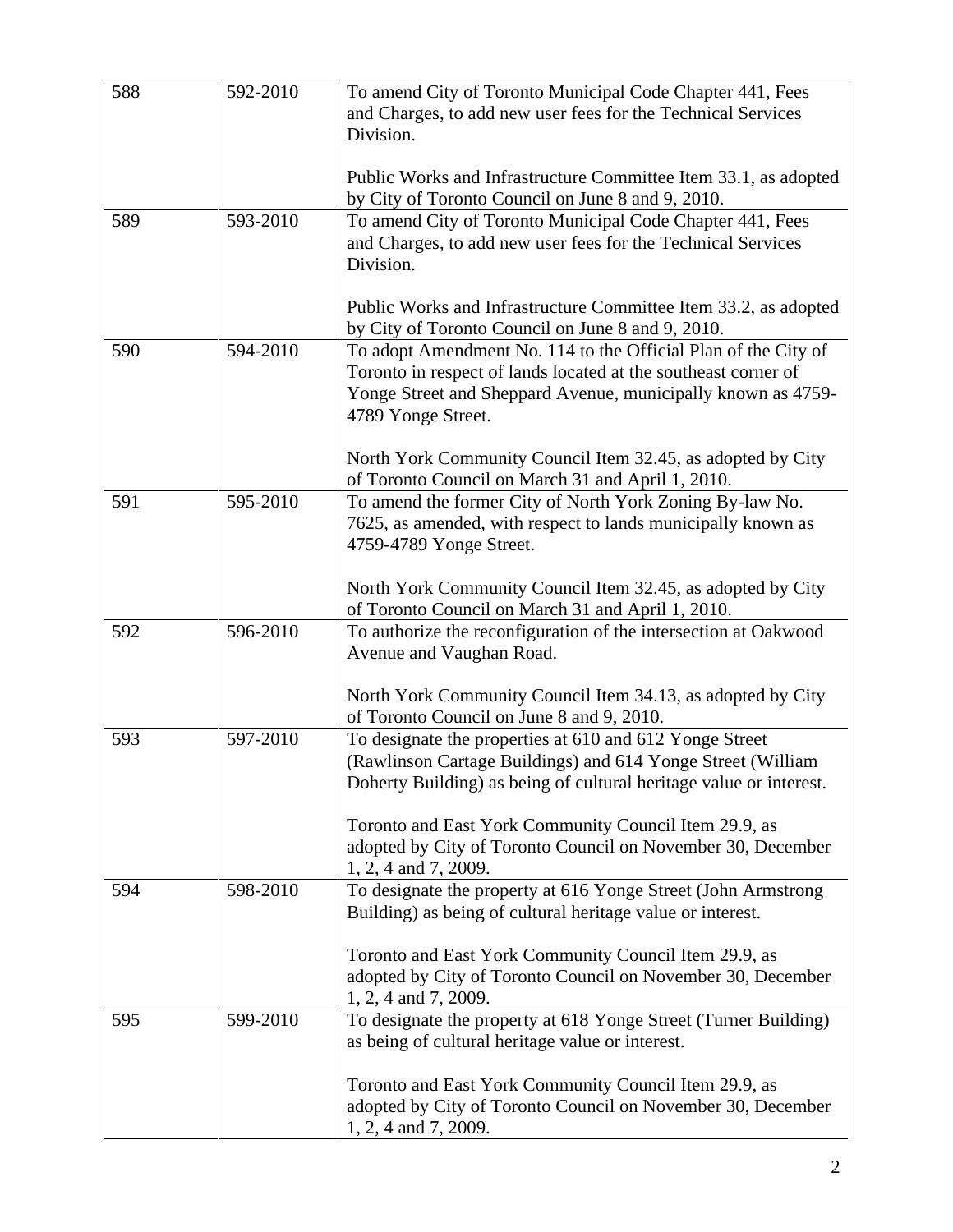| 596 | 600-2010 |                                                                                                                               |
|-----|----------|-------------------------------------------------------------------------------------------------------------------------------|
|     |          | To designate the properties at 606 and 608 Yonge Street<br>(Henderson Block) as being of cultural heritage value or interest. |
|     |          |                                                                                                                               |
|     |          | Toronto and East York Community Council Item 29.9, as                                                                         |
|     |          | adopted by City of Toronto Council on November 30, December                                                                   |
|     |          | 1, 2, 4 and 7, 2009.                                                                                                          |
| 597 | 601-2010 | To authorize the naming of the private street at 940, 980 and                                                                 |
|     |          | 1100 Lansdowne Avenue as "Turntable Crescent".                                                                                |
|     |          |                                                                                                                               |
|     |          | Etobicoke York Community Council Report 36, Clause 6, as                                                                      |
|     |          | adopted by City of Toronto Council on July 19, 20 and 21, 2005.                                                               |
| 598 | 602-2010 | To provide for the entering into of a heritage easement agreement                                                             |
|     |          | for the conservation of the properties located at 606, 608, 610,                                                              |
|     |          | 612, 614, 616 and 618 Yonge Street.                                                                                           |
|     |          |                                                                                                                               |
|     |          | Toronto and East York Community Council Item 29.9, as<br>adopted by City of Toronto Council on November 30, December          |
|     |          | 1, 2, 4 and 7, 2009.                                                                                                          |
| 599 | 603-2010 | To dedicate certain land on the north side of Beechgrove Drive,                                                               |
|     |          | east of Minuk Acres, for public highway purposes to form part of                                                              |
|     |          | the public highway Beechgrove Drive.                                                                                          |
|     |          |                                                                                                                               |
|     |          | Works Committee Report 1, Clause 4, adopted as amended, by                                                                    |
|     |          | City of Toronto Council on January 31, February 1 and 2, 2006.                                                                |
| 600 | 604-2010 | To dedicate certain land for public lane purposes to form part of                                                             |
|     |          | the public lane north of Queen Street West, extending easterly                                                                |
|     |          | from Bellwoods Avenue.                                                                                                        |
|     |          |                                                                                                                               |
|     |          | Works Committee Report 1, Clause 4, adopted as amended, by                                                                    |
|     |          | City of Toronto Council on January 31, February 1 and 2, 2006.                                                                |
| 601 | 605-2010 | To dedicate certain land east of Ashby Place, extending northerly<br>from King Street East for public lane purposes.          |
|     |          |                                                                                                                               |
|     |          | Works Committee Report 1, Clause 4, adopted as amended, by                                                                    |
|     |          | City of Toronto Council on January 31, February 1 and 2, 2006.                                                                |
| 602 | 606-2010 | To dedicate certain land extending northerly from Market Garden                                                               |
|     |          | Mews, then easterly and southerly to Queen Elizabeth Boulevard,                                                               |
|     |          | for public lane purposes.                                                                                                     |
|     |          |                                                                                                                               |
|     |          | Works Committee Report 1, Clause 4, adopted as amended, by                                                                    |
|     |          | City of Toronto Council on January 31, February 1 and 2, 2006.                                                                |
| 603 | 607-2010 | To dedicate certain land on the east side of Islington Avenue,                                                                |
|     |          | south of The Queensway, for public highway purposes to form                                                                   |
|     |          | part of the public highway Islington Avenue.                                                                                  |
|     |          |                                                                                                                               |
|     |          | Works Committee Report 1, Clause 4, adopted as amended, by                                                                    |
|     |          | City of Toronto Council on January 31, February 1 and 2, 2006.                                                                |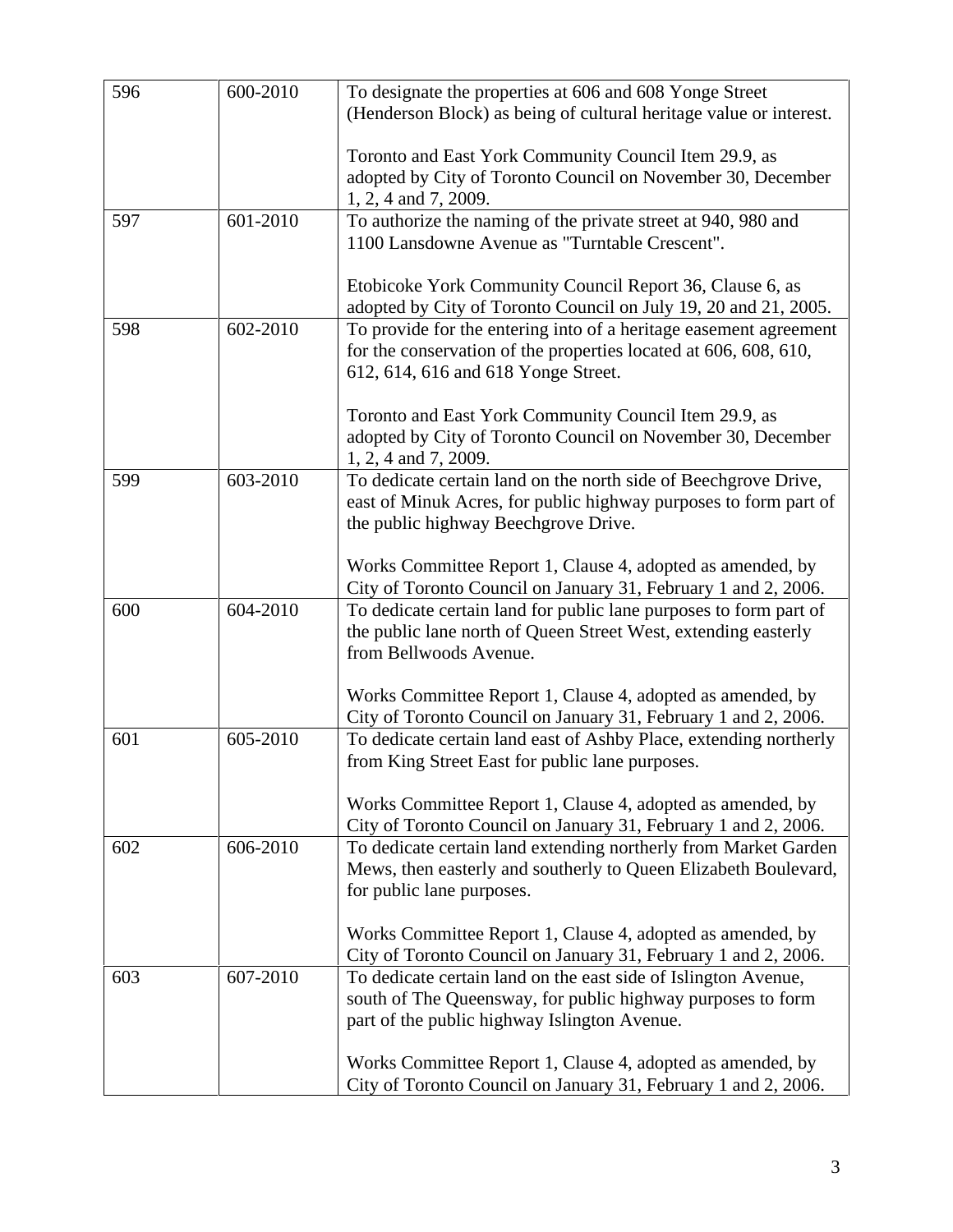| 604 | 608-2010 | To dedicate certain land on the north side of Eglinton Avenue                                                                      |
|-----|----------|------------------------------------------------------------------------------------------------------------------------------------|
|     |          | East, west of Midland Avenue, for public highway purposes to<br>form part of the public highway Eglinton Avenue East.              |
|     |          | Works Committee Report 1, Clause 4, adopted as amended, by                                                                         |
|     |          | City of Toronto Council on January 31, February 1 and 2, 2006.                                                                     |
| 605 | 609-2010 | To dedicate certain land west of State Crown Boulevard for                                                                         |
|     |          | public highway purposes to form part of the public highway<br>Select Avenue.                                                       |
|     |          | Works Committee Report 1, Clause 4, adopted as amended, by                                                                         |
|     |          | City of Toronto Council on January 31, February 1 and 2, 2006.                                                                     |
| 606 | 610-2010 | To dedicate certain land west of Goldhawk Trail for public                                                                         |
|     |          | highway purposes to form part of the public highway Alanbull<br>Square.                                                            |
|     |          |                                                                                                                                    |
|     |          | Works Committee Report 1, Clause 4, adopted as amended, by<br>City of Toronto Council on January 31, February 1 and 2, 2006.       |
| 607 | 611-2010 | To dedicate certain lands for public lane purposes to form part of                                                                 |
|     |          | the public lane east of Woodbine Avenue extending northerly                                                                        |
|     |          | from Burgess Avenue.                                                                                                               |
|     |          | Works Committee Report 1, Clause 4, adopted as amended, by                                                                         |
|     |          | City of Toronto Council on January 31, February 1 and 2, 2006.                                                                     |
| 608 | 612-2010 | To dedicate certain lands for public lane purposes to form part of                                                                 |
|     |          | the public lane north of College Street extending between                                                                          |
|     |          | Dufferin Street and Sheridan Avenue.                                                                                               |
|     |          | Works Committee Report 1, Clause 4, adopted as amended, by                                                                         |
|     |          | City of Toronto Council on January 31, February 1 and 2, 2006.                                                                     |
| 609 | 613-2010 | To amend Site Plan Control By-law No. 21319, as amended, of                                                                        |
|     |          | the former City of Scarborough, to designate a Site Plan Control<br>Area, with respect to lands municipally known as 2969 Sheppard |
|     |          | Avenue East.                                                                                                                       |
|     |          |                                                                                                                                    |
|     |          | Scarborough Community Council Item 35.22, as adopted by City<br>of Toronto Council on June 8 and 9, 2010.                          |
| 610 | 614-2010 | To amend the former City of Scarborough Birchcliff Community                                                                       |
|     |          | Zoning By-law No. 8786, as amended by By-law No. 222-2010,                                                                         |
|     |          | with respect to lands on the north and south sides of Kingston                                                                     |
|     |          | Road from Victoria Park Avenue to Birchmount Road, 211<br>Victoria Park Avenue and 198 Blantyre Avenue, as outlined on             |
|     |          | Schedules "1" to "3".                                                                                                              |
|     |          |                                                                                                                                    |
|     |          | Scarborough Community Council Item 35.16, as adopted by City<br>of Toronto Council on June 8 and 9, 2010.                          |
|     |          |                                                                                                                                    |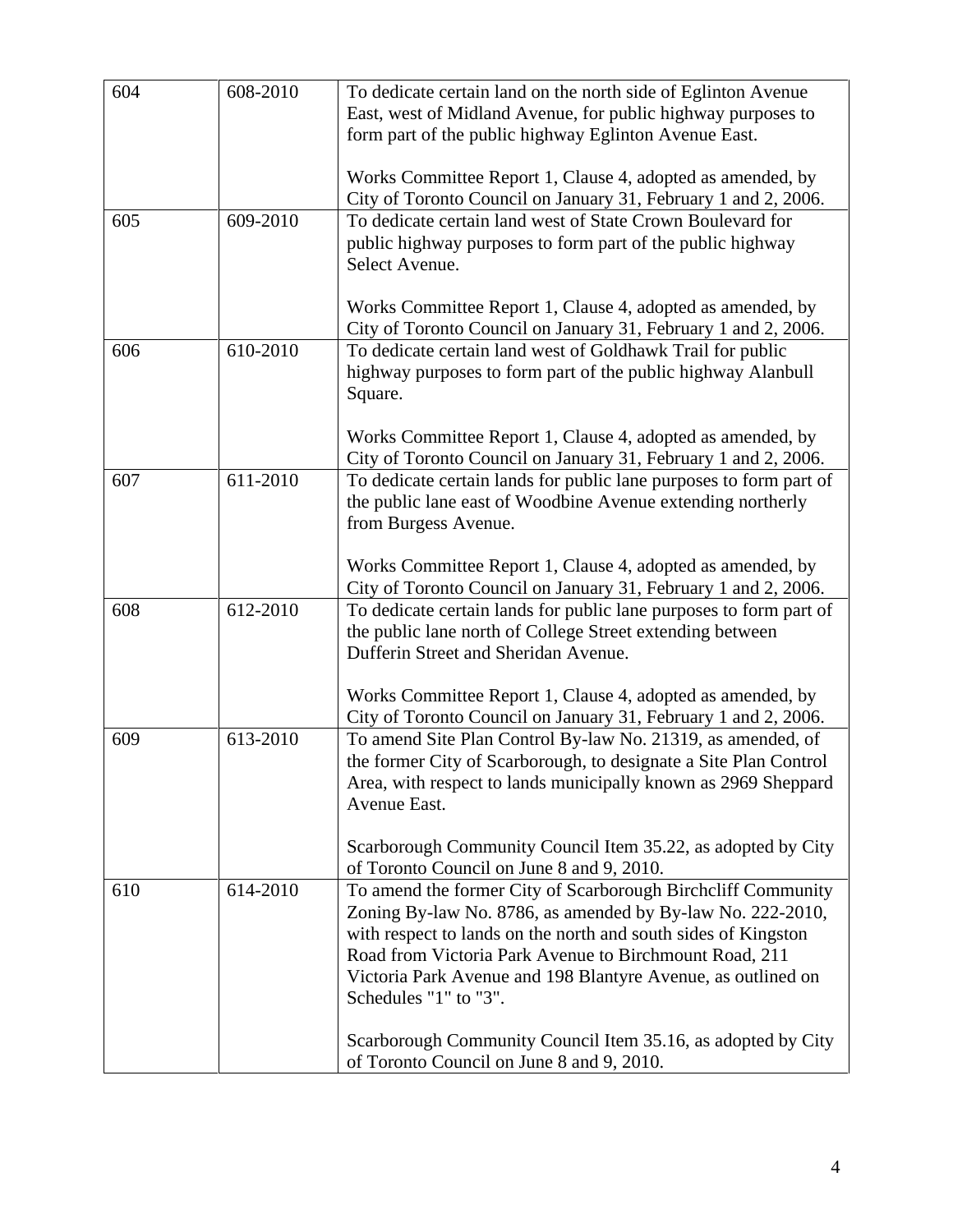| 612 | 615-2010 | To amend the General Zoning By-law No. 438-86 of the former                                                              |
|-----|----------|--------------------------------------------------------------------------------------------------------------------------|
|     |          | City of Toronto with respect to lands municipally known as 32<br>Davenport Road and 12 to 22 McMurrich Street.           |
|     |          |                                                                                                                          |
|     |          | Motion MM50.4, moved by Councillor Rae, seconded by                                                                      |
|     |          | Councillor Carroll, as adopted by City of Toronto Council on                                                             |
|     |          | June 8 and 9, 2010 and Toronto and East York Community                                                                   |
|     |          | Council Item 28.6, as adopted by City of Toronto Council on                                                              |
| 613 | 616-2010 | October 26 and 27, 2009.<br>To amend the former City of Scarborough Sullivan Community                                   |
|     |          | Zoning By-law No. 10717, as amended, with respect to the lands                                                           |
|     |          | municipally known as 2969 Sheppard Avenue East.                                                                          |
|     |          |                                                                                                                          |
|     |          | Scarborough Community Council Item 35.22, as adopted by City                                                             |
|     |          | of Toronto Council on June 8 and 9, 2010.                                                                                |
| 614 | 617-2010 | To amend the General Zoning By-law No. 438-86 of the former                                                              |
|     |          | City of Toronto with respect to lands municipally known as 21-<br>31 Widmer Street and 299 Adelaide Street West.         |
|     |          |                                                                                                                          |
|     |          | Toronto and East York Community Council Item 27.14, as                                                                   |
|     |          | adopted by City of Toronto Council on September 30 and                                                                   |
|     |          | October 1, 2009.                                                                                                         |
| 615 | 618-2010 | To amend By-law No. 1994-0805 of the former City of Toronto,                                                             |
|     |          | the Railway Lands West Zoning By-law, by removing the                                                                    |
|     |          | holding symbol from Blocks 32 and 36, being the lands<br>municipally known as 150 and 170 Fort York Boulevard.           |
|     |          |                                                                                                                          |
|     |          | Toronto and East York Community Council Item 33.6, adopted                                                               |
|     |          | as amended, by City of Toronto Council on May 11 and 12, 2010.                                                           |
| 617 | 619-2010 | To amend further By-law No. 380-74 of the former Corporation                                                             |
|     |          | of the City of Toronto respecting civic employees' pensions and                                                          |
|     |          | other benefits.                                                                                                          |
|     |          | Government Management Committee Item 31.5, as adopted by                                                                 |
|     |          | City of Toronto Council on June 8 and 9, 2010.                                                                           |
| 618 | 620-2010 | To amend further By-law No. 10649 of the former Corporation of                                                           |
|     |          | the City of Toronto respecting firefighters' pensions and other                                                          |
|     |          | benefits.                                                                                                                |
|     |          |                                                                                                                          |
|     |          | Government Management Item 31.7, as adopted by City of                                                                   |
|     |          | Toronto Council on June 8 and 9, 2010.                                                                                   |
| 619 | 621-2010 | To amend City of Toronto Municipal Code Chapter 743, Street                                                              |
|     |          | and Sidewalks, Use of, to regulate street promotion activities on<br>the public streets adjacent to Yonge Dundas Square. |
|     |          |                                                                                                                          |
|     |          | Toronto and East York Community Council Item 34.43, as                                                                   |
|     |          | adopted by City of Toronto Council on June 8 and 9, 2010.                                                                |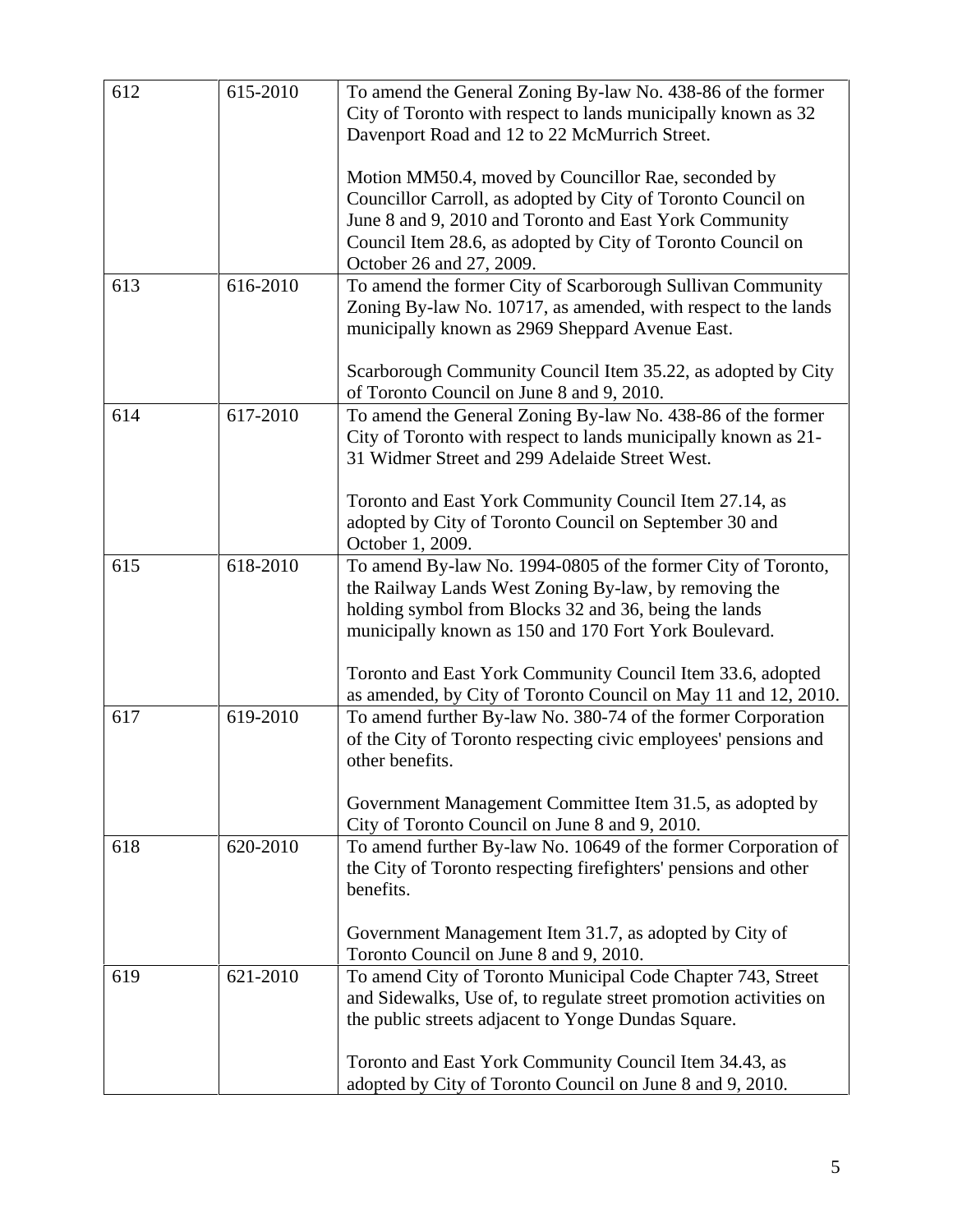| 620 | 622-2010 | To amend the General Zoning By-law No. 438-86 of the former                                                              |
|-----|----------|--------------------------------------------------------------------------------------------------------------------------|
|     |          | City of Toronto with respect to the lands municipally known as                                                           |
|     |          | 79 Dunfield Avenue and 85-117 Eglinton Avenue East.                                                                      |
|     |          | Toronto and East York Community Council Item 33.5, as                                                                    |
|     |          | adopted by City of Toronto Council on May 11 and 12, 2010.                                                               |
| 621 | 623-2010 | To adopt Amendment No. 116 to the Official Plan for the City of                                                          |
|     |          | Toronto respecting the Yonge-Eglinton Centre.                                                                            |
|     |          |                                                                                                                          |
|     |          | Planning and Growth Management Committee Item 37.2, as                                                                   |
|     |          | adopted by City of Toronto Council on May 11 and 12, 2010.                                                               |
| 622 | 624-2010 | To amend the Warden Woods Community Zoning By-law No.                                                                    |
|     |          | 950-2005, as amended, with respect to the lands municipally                                                              |
|     |          | known as 300 Danforth Road.                                                                                              |
|     |          |                                                                                                                          |
|     |          | Scarborough Community Council Item 35.21, as adopted by City                                                             |
|     |          | of Toronto Council on June 8 and 9, 2010.                                                                                |
| 623 | 625-2010 | To amend the former City of Etobicoke Zoning Code Chapters<br>330 and 331, as amended by site specific Zoning By-law No. |
|     |          | 346-2010, to remove the holding symbol (H) with respect to the                                                           |
|     |          | lands municipally known as 20 and 22 Marina Avenue and 3563                                                              |
|     |          | Lake Shore Boulevard West.                                                                                               |
|     |          |                                                                                                                          |
|     |          | Etobicoke York Community Council Item 37.6, as adopted by                                                                |
|     |          | City of Toronto Council on June 8 and 9, 2010.                                                                           |
| 624 | 626-2010 | To amend City of Toronto Municipal Code Chapter 545,                                                                     |
|     |          | Licensing, respecting Professional Holistic Associations.                                                                |
|     |          |                                                                                                                          |
|     |          | Licensing and Standards Committee Item 30.4, as adopted by                                                               |
|     |          | City of Toronto Council on June 8 and 9, 2010.                                                                           |
| 625 | 627-2010 | To amend the Zoning By-law No. 7625 of the former City of                                                                |
|     |          | North York, as amended, with respect to the lands municipally<br>known as 1201 Wilson Avenue.                            |
|     |          |                                                                                                                          |
|     |          | North York Community Council Item 33.52, adopted as                                                                      |
|     |          | amended, by City of Toronto Council on May 11 and 12, 2010                                                               |
|     |          | and CC50.2, as adopted by City of Toronto Council on June 8                                                              |
|     |          | and 9, 2010.                                                                                                             |
| 626 | 628-2010 | To amend City of Toronto Municipal Code Chapter 545,                                                                     |
|     |          | Licensing, respecting amendments to the business licensing                                                               |
|     |          | thresholds.                                                                                                              |
|     |          |                                                                                                                          |
|     |          | Licensing and Standards Committee Item 30.5, as adopted by                                                               |
|     |          | City of Toronto Council on June 8 and 9, 2010.                                                                           |
| 627 | 629-2010 | To authorize the entering into of an agreement for the provision                                                         |
|     |          | of a municipal capital facility at 1880 Eglinton Avenue East.                                                            |
|     |          |                                                                                                                          |
|     |          | Government Management Committee Item 31.9, as adopted by                                                                 |
|     |          | City of Toronto Council on June 8 and 9, 2010.                                                                           |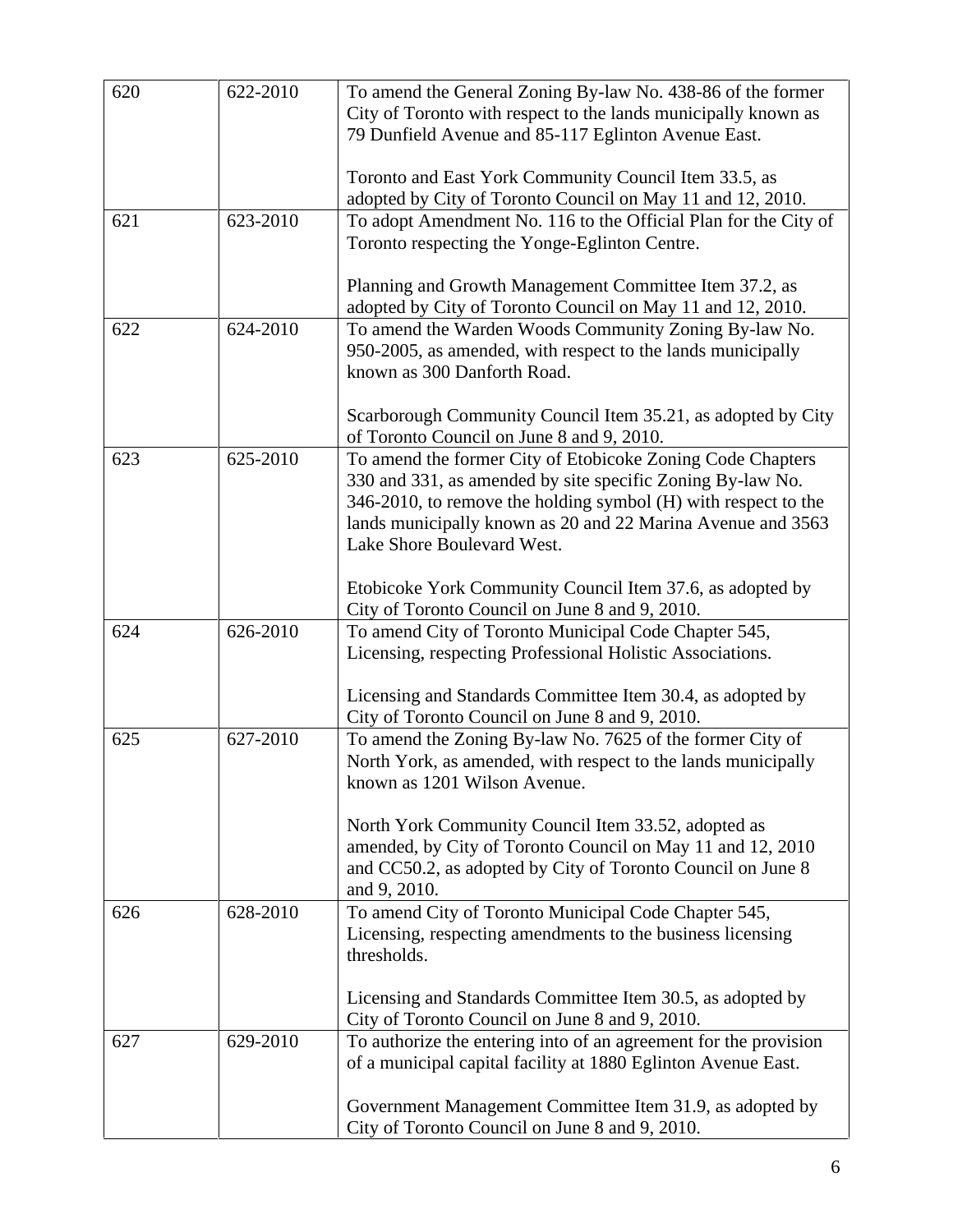| 628 | 630-2010 | To permanently close a portion of the public lane abutting 11 to<br>31 Widmer Street, 299 and 303 Adelaide Street West.                                                 |
|-----|----------|-------------------------------------------------------------------------------------------------------------------------------------------------------------------------|
|     |          | Toronto and East York Community Council Item 34.4, as<br>adopted by City of Toronto Council on June 8 and 9, 2010.                                                      |
| 629 | 631-2010 | To establish a reserve account named the Emergency Human<br>Services Reserve and to amend City of Toronto Municipal Code<br>Chapter 227, Reserves and Reserve Funds.    |
|     |          | Executive Committee Item 43.3, as adopted by City of Toronto<br>Council on May 11 and 12, 2010.                                                                         |
| 630 | 632-2010 | To establish a reserve account named the Tower Renewal<br>Donation Reserve and to amend City of Toronto Municipal Code<br>Chapter 227, Reserves and Reserve Funds.      |
|     |          | Executive Committee Item 44.11, as adopted by City of Toronto<br>Council on June 8 and 9, 2010.                                                                         |
| 631 | 633-2010 | To establish a reserve account named the Vermont Square<br>Reserve and to amend City of Toronto Municipal Code Chapter<br>227, Reserves and Reserve Funds.              |
|     |          | Executive Committee Item 44.6, as adopted by City of Toronto<br>Council on June 8 and 9, 2010.                                                                          |
| 632 | 634-2010 | To designate an area that includes the existing Mount Dennis<br>Business Improvement Area as an Improvement Area.                                                       |
|     |          | Economic Development Committee Item 30.7, as adopted by<br>City of Toronto Council on June 8 and 9, 2010.                                                               |
| 633 | 635-2010 | To amend City of Toronto Municipal Code Chapter 19, Business<br>Improvement Areas, to reflect the expanded boundaries of the<br>Mount Dennis Business Improvement Area. |
|     |          | Economic Development Committee Item 30.7, as adopted by<br>City of Toronto Council on June 8 and 9, 2010.                                                               |
| 634 | 636-2010 | To amend the former City of Toronto Municipal Code Ch. 400,<br>Traffic and Parking, respecting High Park Avenue and<br>Lansdowne Avenue.                                |
|     |          | Etobicoke York Community Council Item 37.18, as adopted by<br>City of Toronto Council on June 8 and 9, 2010.                                                            |
| 635 | 637-2010 | To amend City of Toronto Municipal Code Chapter 903, Parking<br>for Persons with Disabilities, respecting High Park Avenue and<br>Lansdowne Avenue.                     |
|     |          | Etobicoke York Community Council Item 37.18, as adopted by<br>City of Toronto Council on June 8 and 9, 2010.                                                            |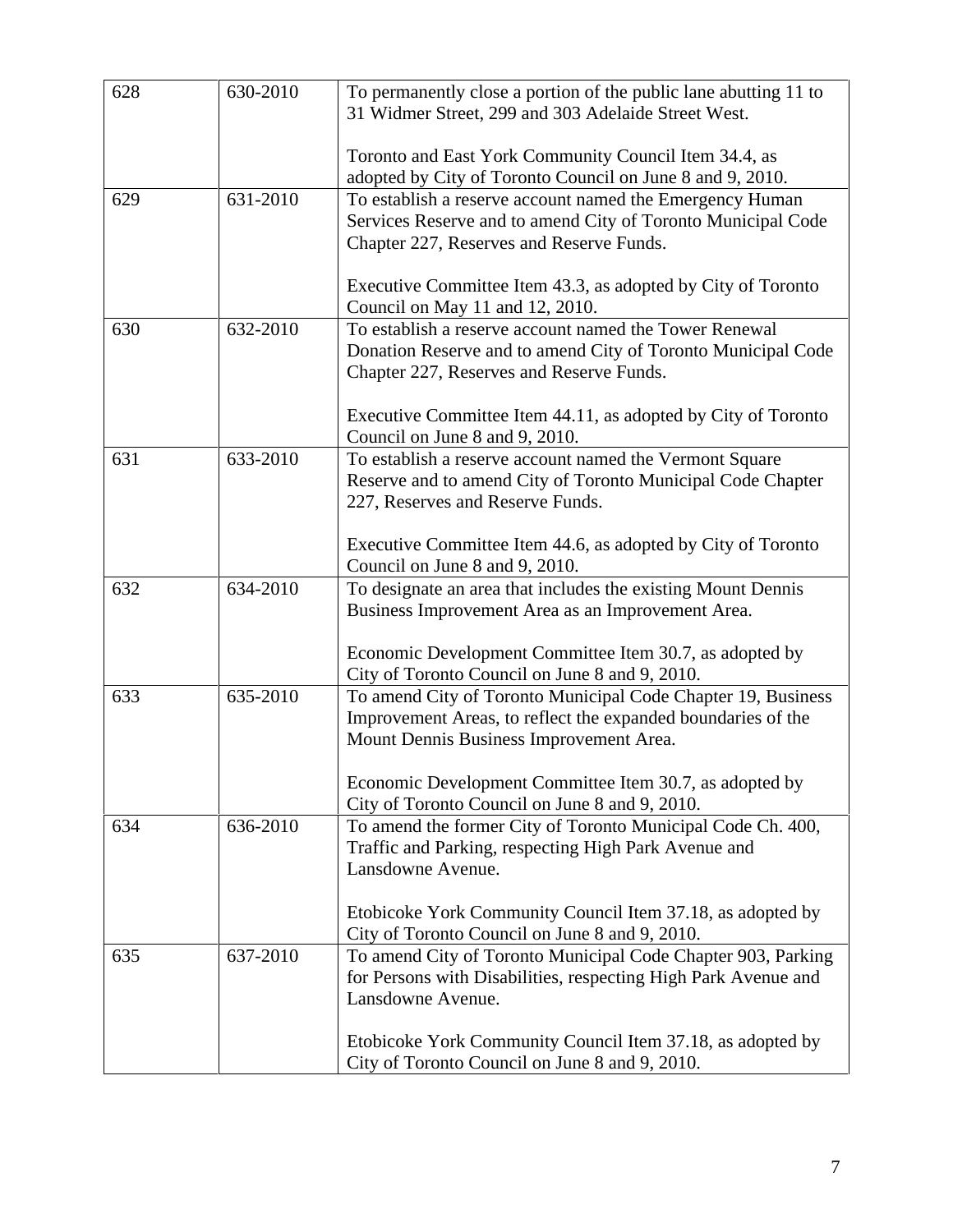| 636 | 638-2010 | To amend further Metropolitan Toronto By-law No. 32-92,<br>respecting the regulation of traffic on former Metropolitan Roads,<br>regarding Morningside Avenue.                     |
|-----|----------|------------------------------------------------------------------------------------------------------------------------------------------------------------------------------------|
|     |          | Scarborough Community Council Item 35.14, as adopted by City<br>of Toronto Council on June 8 and 9, 2010.                                                                          |
| 637 | 639-2010 | To amend further Metropolitan Toronto By-law No. 32-92,<br>respecting the regulation of traffic on former Metropolitan Roads,<br>regarding St. Clair Avenue West at Robina Avenue. |
|     |          | Etobicoke York Community Council Item 37.19, as adopted by<br>City of Toronto Council on June 8 and 9, 2010.                                                                       |
| 638 | 640-2010 | To amend By-law No. 2958-94 of the former City of York, being<br>a By-law "To regulate traffic on City of York Roads", regarding<br>Robina Avenue.                                 |
|     |          | Etobicoke York Community Council Item 37.19, as adopted by<br>City of Toronto Council on June 8 and 9, 2010.                                                                       |
| 639 | 641-2010 | To amend By-law No. 196-84 of the former City of York, being a<br>By-law "To regulate traffic on City of York Roads", regarding<br>Robina Avenue.                                  |
|     |          | Etobicoke York Community Council Item 37.19, as adopted by<br>City of Toronto Council on June 8 and 9, 2010.                                                                       |
| 640 | 642-2010 | To amend further Metropolitan Toronto By-law No. 32-92,<br>respecting the regulation of traffic on former Metropolitan Roads,<br>regarding Yonge Street.                           |
|     |          | Toronto and East York Community Council Item 34.46, as<br>adopted by City of Toronto Council on June 8 and 9, 2010.                                                                |
| 641 | 643-2010 | To amend the former City of Toronto Municipal Code Ch. 400,<br>Traffic and Parking, respecting Dovercourt Road.                                                                    |
|     |          | Toronto and East York Community Council Item 34.49, as<br>adopted by City of Toronto Council on June 8 and 9, 2010.                                                                |
| 642 | 644-2010 | To amend City of Toronto Municipal Code Chapter 903, Parking<br>for Persons with Disabilities, respecting Dovercourt Road.                                                         |
|     |          | Toronto and East York Community Council Item 34.49, as<br>adopted by City of Toronto Council on June 8 and 9, 2010.                                                                |
| 643 | 645-2010 | To amend the former City of Toronto Municipal Code Ch. 400,<br>Traffic and Parking, respecting Jones Avenue.                                                                       |
|     |          | Toronto and East York Community Council Item 34.53, as<br>adopted by City of Toronto Council on June 8 and 9, 2010.                                                                |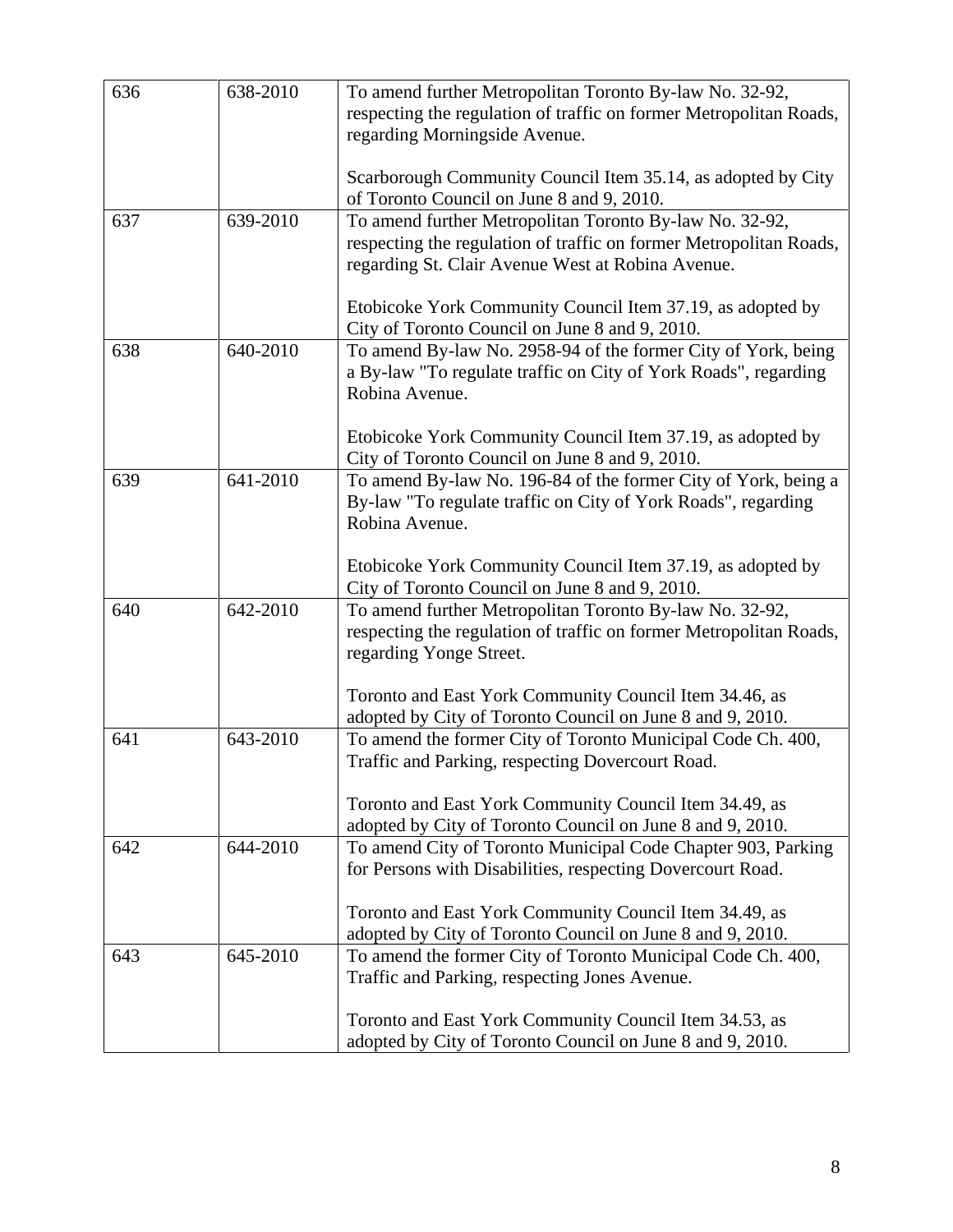| 644 | 646-2010 | To amend City of Toronto Municipal Code Chapter 903, Parking<br>for Persons with Disabilities, respecting Spadina Avenue.     |
|-----|----------|-------------------------------------------------------------------------------------------------------------------------------|
|     |          | Toronto and East York Community Council Item 34.52, as                                                                        |
| 645 | 647-2010 | adopted by City of Toronto Council on June 8 and 9, 2010.<br>To amend further By-law No. 92-93, a by-law "To regulate traffic |
|     |          | on roads in the Borough of East York", being a by-law of the                                                                  |
|     |          | former Borough of East York, respecting Moore Avenue.                                                                         |
|     |          |                                                                                                                               |
|     |          | North York Community Council Item 29.24, as adopted by City                                                                   |
|     |          | of Toronto Council on November 30, December 1, 2, 4 and 7,                                                                    |
|     |          | 2009.                                                                                                                         |
| 646 | 648-2010 | To amend further Metropolitan Toronto By-law No. 32-92,                                                                       |
|     |          | respecting the regulation of traffic on former Metropolitan Roads,<br>regarding Moore Avenue at Bayview Avenue.               |
|     |          |                                                                                                                               |
|     |          | North York Community Council Item 29.24, as adopted by City                                                                   |
|     |          | of Toronto Council on November 30, December 1, 2, 4 and 7,                                                                    |
|     |          | 2009.                                                                                                                         |
| 647 | 649-2010 | To amend the former City of Toronto Municipal Code Ch. 400,                                                                   |
|     |          | Traffic and Parking, respecting Moore Avenue.                                                                                 |
|     |          | North York Community Council Item 29.24, as adopted by City                                                                   |
|     |          | of Toronto Council on November 30, December 1, 2, 4 and 7,                                                                    |
|     |          | 2009.                                                                                                                         |
| 648 | 650-2010 | To amend City of Toronto Municipal Code Chapter 925, Permit                                                                   |
|     |          | Parking, regarding Moore Avenue.                                                                                              |
|     |          |                                                                                                                               |
|     |          | North York Community Council Item 29.24, as adopted by City<br>of Toronto Council on November 30, December 1, 2, 4 and 7,     |
|     |          | 2009.                                                                                                                         |
| 649 | 651-2010 | To amend City of Toronto Municipal Code Chapter 910, Parking                                                                  |
|     |          | Machines, respecting Jarvis Street.                                                                                           |
|     |          |                                                                                                                               |
|     |          | Public Works and Infrastructure Committee Item 24.15, as                                                                      |
|     |          | adopted by City of Toronto Council on May 25, 26 and 27, 2009.                                                                |
| 650 | 652-2010 | To amend further former Metropolitan Toronto By-law No. 32-                                                                   |
|     |          | 92, respecting the regulation of traffic on former Metropolitan<br>Roads, regarding Jarvis Street.                            |
|     |          |                                                                                                                               |
|     |          | Public Works and Infrastructure Committee Item 24.15, as                                                                      |
|     |          | adopted by City of Toronto Council on May 25, 26 and 27, 2009.                                                                |
| 651 | 653-2010 | To amend former Metropolitan Toronto By-law No. 62-91                                                                         |
|     |          | respecting reserved lanes for bicycles on certain Metropolitan                                                                |
|     |          | Roads, regarding Jarvis Street.                                                                                               |
|     |          | Public Works and Infrastructure Committee Item 24.15, as                                                                      |
|     |          | adopted by City of Toronto Council on May 25, 26 and 27, 2009.                                                                |
|     |          |                                                                                                                               |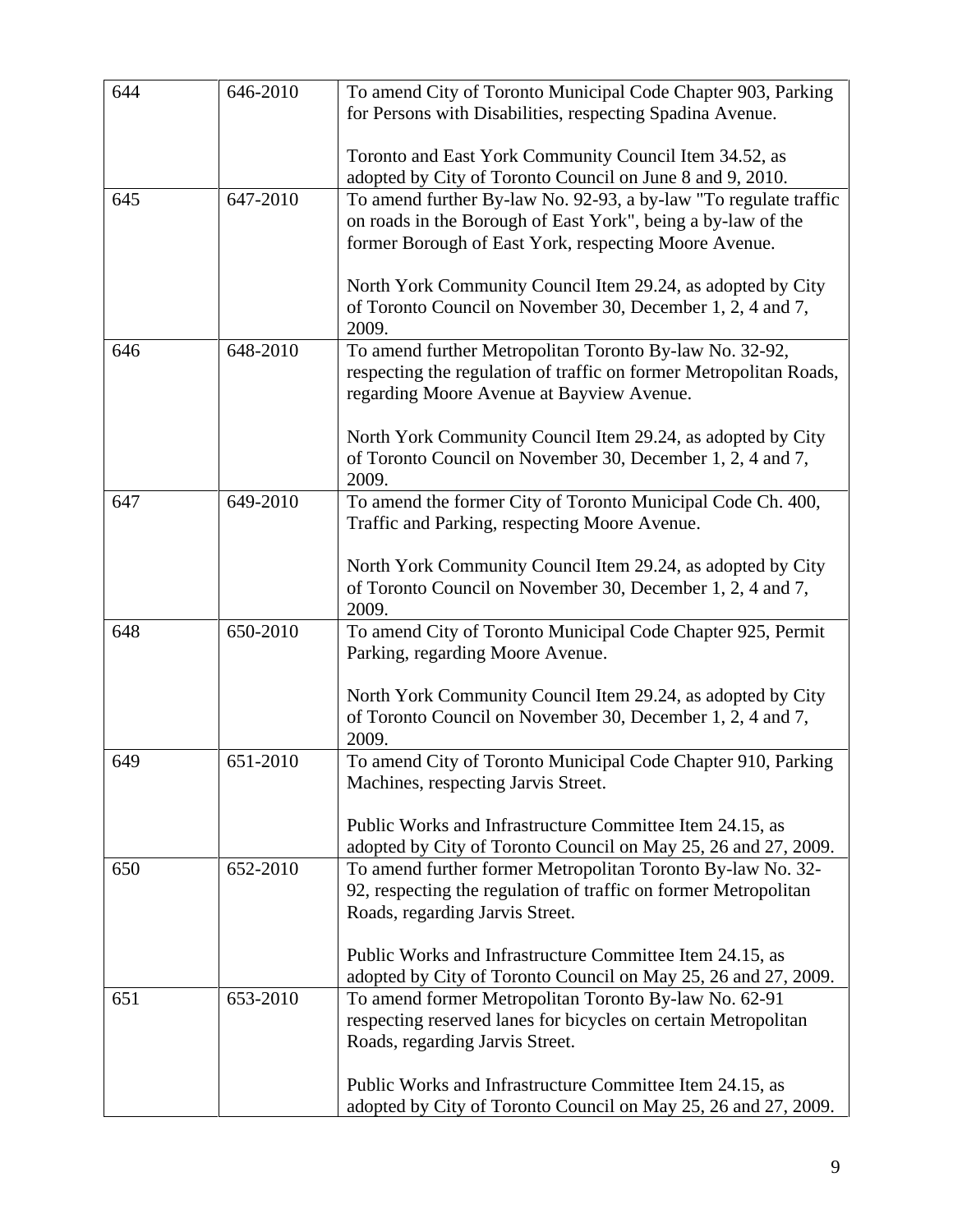| 652       | 654-2010 | To amend City of Toronto Municipal Code Chapter 886,                                                                          |
|-----------|----------|-------------------------------------------------------------------------------------------------------------------------------|
|           |          | Footpaths, Pedestrian Ways, Bicycle Paths and Bicycle Lanes,<br>respecting bicycle lanes on Jarvis Street.                    |
|           |          |                                                                                                                               |
|           |          | Public Works and Infrastructure Committee Item 24.15, as                                                                      |
|           |          | adopted by City of Toronto Council on May 25, 26 and 27, 2009.                                                                |
| 653       | 655-2010 | To adopt Amendment No. 96 to the Official Plan for the City of                                                                |
|           |          | Toronto respecting the lands located in the Humber Bay Shores<br>municipally known as 2123 Lake Shore Boulevard West and 68   |
|           |          | Marine Parade Drive (Central Site).                                                                                           |
|           |          |                                                                                                                               |
|           |          | Etobicoke York Community Council Item 29.1, as adopted by                                                                     |
|           |          | City of Toronto Council on September 30 and October 1, 2009.                                                                  |
| 654       | 656-2010 | To amend Zoning By-law Nos. 1994-149 and 1994-197 of the                                                                      |
|           |          | former City of Etobicoke, as amended, with respect to the lands<br>municipally known as 2123 Lake Shore Boulevard West and 68 |
|           |          | Marine Parade Drive.                                                                                                          |
|           |          |                                                                                                                               |
|           |          | Etobicoke York Community Council Item 29.1, as adopted by                                                                     |
|           |          | City of Toronto Council on September 30 and October 1, 2009.                                                                  |
| 655       | 657-2010 | To establish a reserve account named the Cross Town Parks                                                                     |
|           |          | Reserve, and to amend City of Toronto Municipal Code Chapter<br>227, Reserves and Reserve Funds.                              |
|           |          |                                                                                                                               |
|           |          | Executive Committee Item 44.7, as adopted by City of Toronto                                                                  |
|           |          | Council on June 8 and 9, 2010.                                                                                                |
| 656       | 658-2010 | To authorize the entering into of an agreement for the provision                                                              |
|           |          | of a public bicycle program as a municipal capital facility.                                                                  |
|           |          | Public Works and Infrastructure Committee Item 32.8, as adopted                                                               |
|           |          | by City of Toronto Council on May 11 and 12, 2010.                                                                            |
| 657       | 659-2010 | To amend City of Toronto Municipal Code Chapter 545,                                                                          |
| (amended) |          | Licensing, respecting taxicab leasing.                                                                                        |
|           |          | Licensing and Standards Committee Item 30.7, adopted as                                                                       |
|           |          | amended, by City of Toronto Council on June 8 and 9, 2010.                                                                    |
| 659       | 660-2010 | To amend City of Toronto Municipal Code Chapter 880, Fire                                                                     |
|           |          | Routes.                                                                                                                       |
|           |          |                                                                                                                               |
|           |          | Etobicoke York Community Council Item 37.31, as adopted by                                                                    |
| 660       | 661-2010 | City of Toronto Council on June 8 and 9, 2010.<br>To amend City of Toronto Municipal Code Chapter 880, Fire                   |
|           |          | Routes.                                                                                                                       |
|           |          |                                                                                                                               |
|           |          | Toronto and East York Community Council Item 34.40, as                                                                        |
|           |          | adopted by City of Toronto Council on June 8 and 9, 2010.                                                                     |